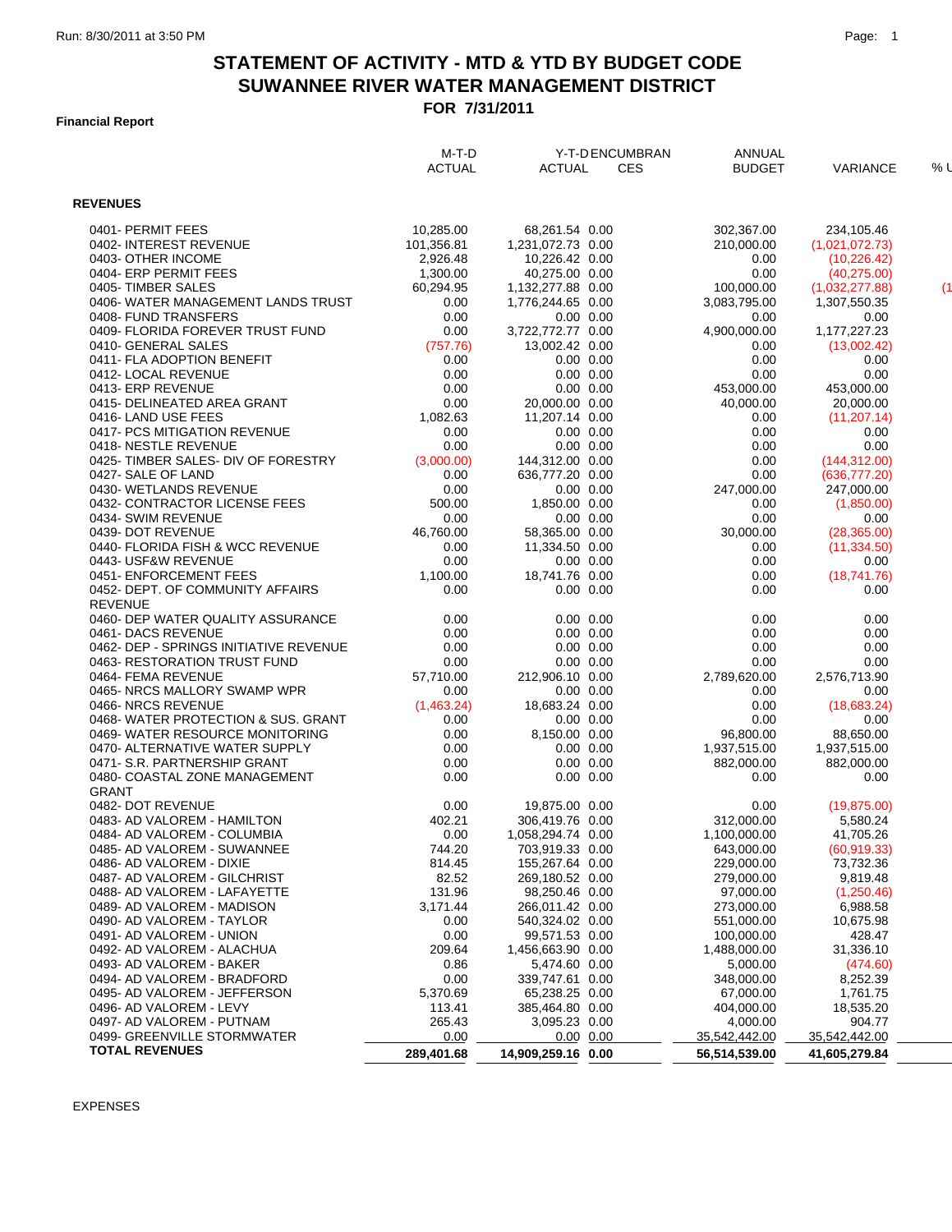# **STATEMENT OF ACTIVITY - MTD & YTD BY BUDGET CODE FOR 7/31/2011 SUWANNEE RIVER WATER MANAGEMENT DISTRICT**

### **Financial Report**

|                                               | $M-T-D$               | Y-T-D ENCUMBRAN                        |                   | <b>ANNUAL</b>           |                            |       |
|-----------------------------------------------|-----------------------|----------------------------------------|-------------------|-------------------------|----------------------------|-------|
|                                               | <b>ACTUAL</b>         | <b>ACTUAL</b>                          | <b>CES</b>        | <b>BUDGET</b>           | <b>VARIANCE</b>            | $%$ L |
| <b>SALARIES AND BENEFITS</b>                  |                       |                                        |                   |                         |                            |       |
| 1516-SALARIES                                 | 253,543.05            | 3,426,410.46 0.00                      |                   | 4,126,648.32            | 700,237.86                 |       |
| <b>1520- GROUP INSURANCE</b>                  | 50,583.70             | 515,543.76 0.00                        |                   | 573,145.60              | 57,601.84                  |       |
| 1521- RETIREMENT                              | 14,796.96             | 395,129.59 0.00                        |                   | 687,774.72              | 292,645.13                 |       |
| 1525- SOCIAL SECURITY                         | 19,006.67             | 257,561.72 0.00                        |                   | 343,887.36              | 86,325.64                  |       |
| <b>TOTAL SALARIES AND BENEFITS</b>            | 337,930.38            | 4,594,645.53 0.00                      |                   | 5,731,456.00            | 1,136,810.47               |       |
| <b>OTHER PERSONAL SERVICES</b>                |                       |                                        |                   |                         |                            |       |
|                                               |                       |                                        |                   |                         |                            |       |
| 2540- OTHER PERSONAL SERVICES                 | 4,213.91              | 62,069.04 0.00                         |                   | 105.000.00              | 42.930.96                  |       |
| 2564- PROPERTY APPRAISER FEES                 | 0.00                  |                                        | $0.00$ $0.00$     | 210,000.00              | 210,000.00                 |       |
| 2579 TAX COLLECTOR FEES                       | 0.00                  |                                        | $0.00 \quad 0.00$ | 125,000.00              | 125,000.00                 |       |
| 2580-LEGAL SERVICES<br>2585- AUDIT FEES       | 23,242.78<br>0.00     | 188,320.97 0.00<br>34,000.00 0.00      |                   | 330,019.00<br>41,500.00 | 141,698.03<br>7,500.00     |       |
| 2586- CONTRACTUAL SERVICES                    | 444,501.35            | 3,128,515.34 (73,301.45)               |                   | 16,391,154.00           | 13,335,940.11              |       |
| TOTAL OTHER PERSONAL SERVICES                 | 471,958.04            | 3,412,905.35 (73,301.45)               |                   | 17.202.673.00           | 13,863,069.10              |       |
|                                               |                       |                                        |                   |                         |                            |       |
| <b>EXPENSES</b>                               |                       |                                        |                   |                         |                            |       |
| 3550- HAMILTON                                | 0.00                  | 12,336.91 0.00                         |                   | 0.00                    | (12, 336.91)               |       |
| 3551- COLUMBIA                                | 6,696.41              | 26,754.17 0.00                         |                   | 0.00                    | (26, 754.17)               |       |
| 3552- SUWANNEE                                | 5,457.00              | 21,828.00 0.00                         |                   | 0.00                    | (21,828.00)                |       |
| 3553-DIXIE                                    | 3,782.25              | 18,038.16 0.00                         |                   | 0.00                    | (18,038.16)                |       |
| 3554- GILCHRIST                               | 2,965.38              | 8,893.70 0.00                          |                   | 0.00                    | (8,893.70)                 |       |
| 3555-LAFAYETTE                                | 0.00                  | 2,548.60 0.00                          |                   | 0.00                    | (2,548.60)                 |       |
| 3556-MADISON                                  | (4,894.00)            | 20,496.50 0.00                         |                   | 0.00                    | (20, 496.50)               |       |
| 3557-TAYLOR                                   | 4,492.25              | 17,969.00 0.00                         |                   | 0.00                    | (17,969.00)                |       |
| 3558- UNION<br>3559- ALACHUA                  | 0.00<br>5,336.00      | 7,325.40 0.00<br>21,392.00 0.00        |                   | 0.00<br>0.00            | (7,325.40)<br>(21, 392.00) |       |
| 3560-BAKER                                    | 59.03                 | 216.10 0.00                            |                   | 0.00                    | (216.10)                   |       |
| 3561-BRADFORD                                 | 3,182.08              | 9,546.22 0.00                          |                   | 0.00                    | (9,546.22)                 |       |
| 3562- JEFFERSON                               | 765.13                | 5,452.70 0.00                          |                   | 0.00                    | (5,452.70)                 |       |
| 3563-LEVY                                     | 3,339.33              | 11,452.84 0.00                         |                   | 0.00                    | (11, 452.84)               |       |
| 3564- PUTNAM                                  | 21.27                 | 78.82 0.00                             |                   | 0.00                    | (78.82)                    |       |
| 3565- HAMITON                                 | 8.05                  | 6,394.87 0.00                          |                   | 0.00                    | (6,394.87)                 |       |
| 3566- COLUMBIA                                | 787.38                | 16,888.66 0.00                         |                   | 0.00                    | (16,888.66)                |       |
| 3567- SUWANNEE                                | 14.88                 | 14,933.17 0.00                         |                   | 0.00                    | (14, 933.17)               |       |
| 3568-DIXIE                                    | 24.44                 | 4,653.54 0.00                          |                   | 0.00                    | (4,653.54)                 |       |
| 3569- GILCHRIST                               | 5,604.72              | 7,188.42 0.00                          |                   | 0.00                    | (7, 188.42)                |       |
| 3572- TAYLOR                                  | 0.00                  | 16,005.08 0.00                         |                   | 0.00                    | (16,005.08)                |       |
| 3574- ALACHUA                                 | 1,195.83              | 29,135.10 0.00                         |                   | 0.00                    | (29, 135.10)               |       |
| 3575- BAKER                                   | 0.00                  | 152.72 0.00                            |                   | 0.00                    | (152.72)                   |       |
| 3576-BRADFORD                                 | 0.00                  | 6,589.07 0.00                          |                   | 0.00                    | (6,589.07)                 |       |
| 3577- JEFFERSON<br>3578-LEVY                  | 161.12<br>2.27        | 1,957.10 0.00<br>52.37 0.00            |                   | 0.00<br>0.00            | (1,957.10)<br>(52.37)      |       |
| 3579- PUTNAM                                  | 26.54                 | 146.61 0.00                            |                   | 0.00                    | (146.61)                   |       |
| 3590- PAYMENT IN LIEU OF TAXES                | 0.00                  | 366.154.91 0.00                        |                   | 360,000.00              | (6, 154.91)                |       |
| 3605- PRINTING                                | 791.35                | 16,049.56 2,479.10                     |                   | 58,200.00               | 39,671.34                  |       |
| 3606- PUBLICATION OF NOTICES                  | 233.48                | 7,700.77 0.00                          |                   | 30.980.00               | 23,279.23                  |       |
| 3607- POSTAGE                                 | 2,353.53              | 10,221.06 0.00                         |                   | 30,000.00               | 19,778.94                  |       |
| 3621-MEETINGS                                 | 0.00                  | 1,034.61 0.00                          |                   | 5,200.00                | 4,165.39                   |       |
| 3622- REGISTRATIONS & TRAINING                | 7,808.78              | 48,803.56 0.00                         |                   | 77,765.00               | 28,961.44                  |       |
| 3626- TRAVEL EXPENSES                         | 10,795.84             | 37,024.96 0.00                         |                   | 86,920.00               | 49,895.04                  |       |
| 3627- UTILITIES                               | 10,616.40             | 53,178.34 0.00                         |                   | 103,000.00              | 49,821.66                  |       |
| 3628- COMMUNICATIONS                          | 18,645.58             | 106,899.94 0.00                        |                   | 155,000.00              | 48,100.06                  |       |
| 3629- FACILITIES MAINTENANCE                  | 4,224.34              | 35,714.66 0.00                         |                   | 82,000.00               | 46,285.34                  |       |
| 3630- VEHICLE MAINTENANCE                     | 2,399.77              | 23,663.01 0.00                         |                   | 40,000.00               | 16,336.99                  |       |
| 3631- EQUIPMENT MAINTENANCE                   | 2,113.85              | 10,346.30 0.00                         |                   | 37,400.00               | 27,053.70                  |       |
| 3650- PROMOTIONS                              | 3,024.50              | 11,280.89 17.85                        |                   | 15,000.00               | 3,701.26                   |       |
| 3690- OTHER CONTRACTUAL SERVICES              | 1,218.13              | 2,192.88 0.00                          |                   | 7,100.00                | 4,907.12                   |       |
| 3701- FIELD SUPPLIES<br>3702- OFFICE SUPPLIES | 14,182.28<br>5,825.41 | 158,288.75 18,271.56<br>31,816.11 0.00 |                   | 249,450.00<br>53,000.00 | 72,889.69<br>21,183.89     |       |
| 3703- COMPUTER SUPPLIES                       | 3,955.97              | 22,181.72 0.00                         |                   | 31,100.00               | 8,918.28                   |       |
|                                               |                       |                                        |                   |                         |                            |       |